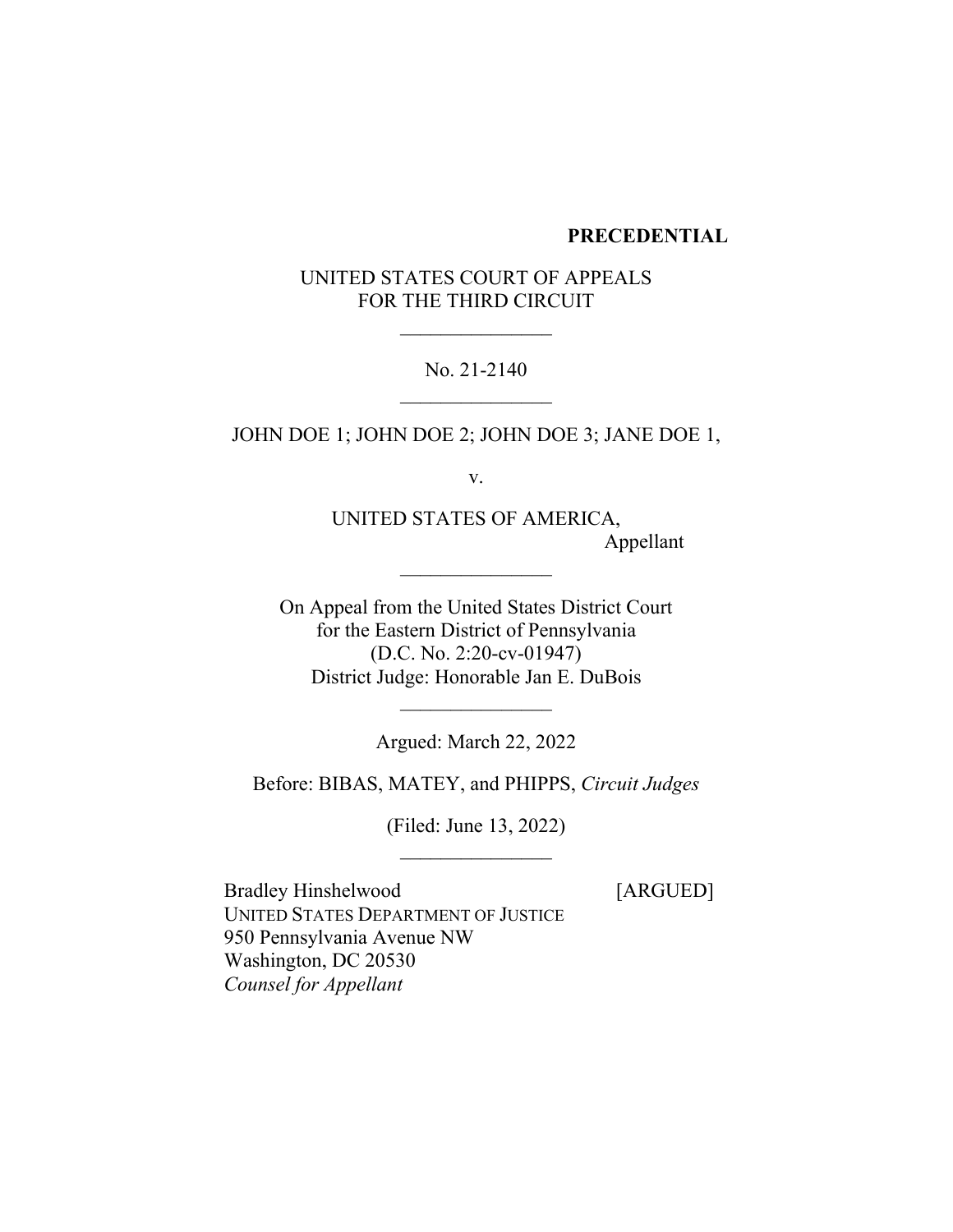Jonathan D. Lindenfeld [ARGUED] FEGAN SCOTT LLC 140 Broadway, 46th Floor New York, NY 10016

Elizabeth A. Fegan FEGAN SCOTT LLC 150 S. Wacker Dr., Suite 2400 Chicago, IL 60606 *Counsel for Appellees*

# OPINION OF THE COURT  $\frac{1}{2}$

 $\frac{1}{2}$ 

BIBAS, *Circuit Judge*.

Judges cannot right every wrong nor heal every wound. Even if the government hurts someone, the victim cannot sue it for damages without the government's consent. Sovereign immunity may seem harsh. But it ensures that the federal government as sovereign waives immunity not through its judges, but rather through elected officials who are empowered to spend citizens' tax dollars. To safeguard that division of authority, we do not find that Congress waived federal sovereign immunity unless it has spoken clearly.

FBI employees say that Congress did that, letting them sue for money they lost when the government made late payments to their retirement accounts. Not so. Because the statute does not clearly waive the federal government's immunity for the employees' claims, we may not hear them.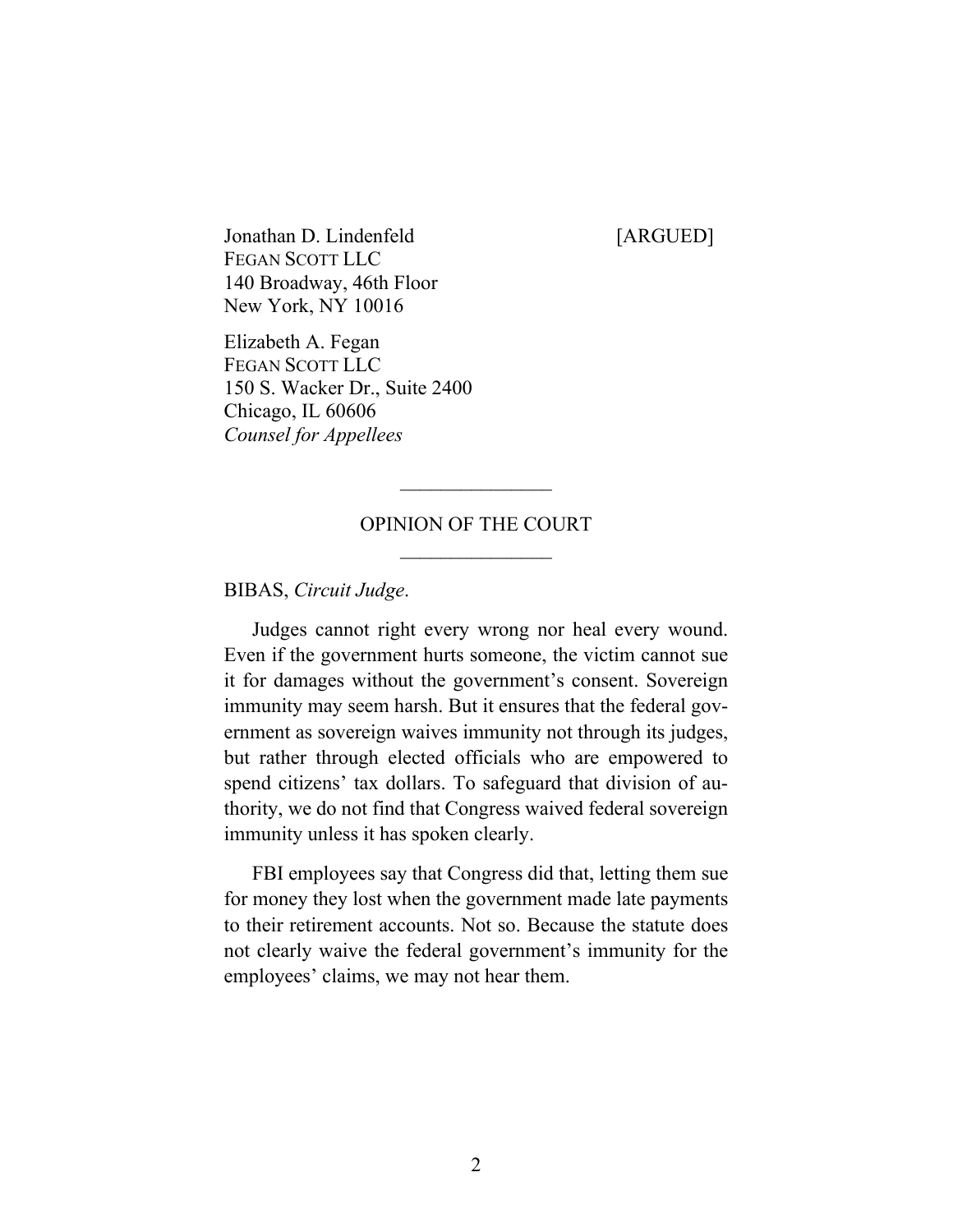#### **I. BACKGROUND**

When Congress does not pass a budget in time, the federal government shuts down. Smithsonian museums close, trash cans in national parks overflow, and lots of federal workers do not get their paychecks.

All those things happened at the end of 2018, when the longest shutdown in history began. For more than a month, FBI employees, like other federal workers, were not paid. Nor did they get payments into their Thrift Savings Plan retirement accounts.

Once the government reopened, the employees had a right to back pay. Sure enough, the FBI sent them their missed paychecks and contributed to their Thrift accounts. But the contributions did not make the employees whole. While the government was shut down, the market had risen; "the most popular [Thrift] funds increased over 10%." JA 40 ¶10. If the government had made its Thrift contributions on time, that money would have bought more shares than the late payments did.

So the employees filed this class-action suit under the Federal Employees' Retirement System Act of 1986 (FERSA or the Act), which created their Thrift retirement plans. 5 U.S.C. §§8401–80. They seek compensation for the investment gains that they would have gotten if the government had made its contributions on time.

To understand their argument, we must dive into the Act. It requires a federal agency to contribute an amount equal to one percent of an employee's salary to his retirement account.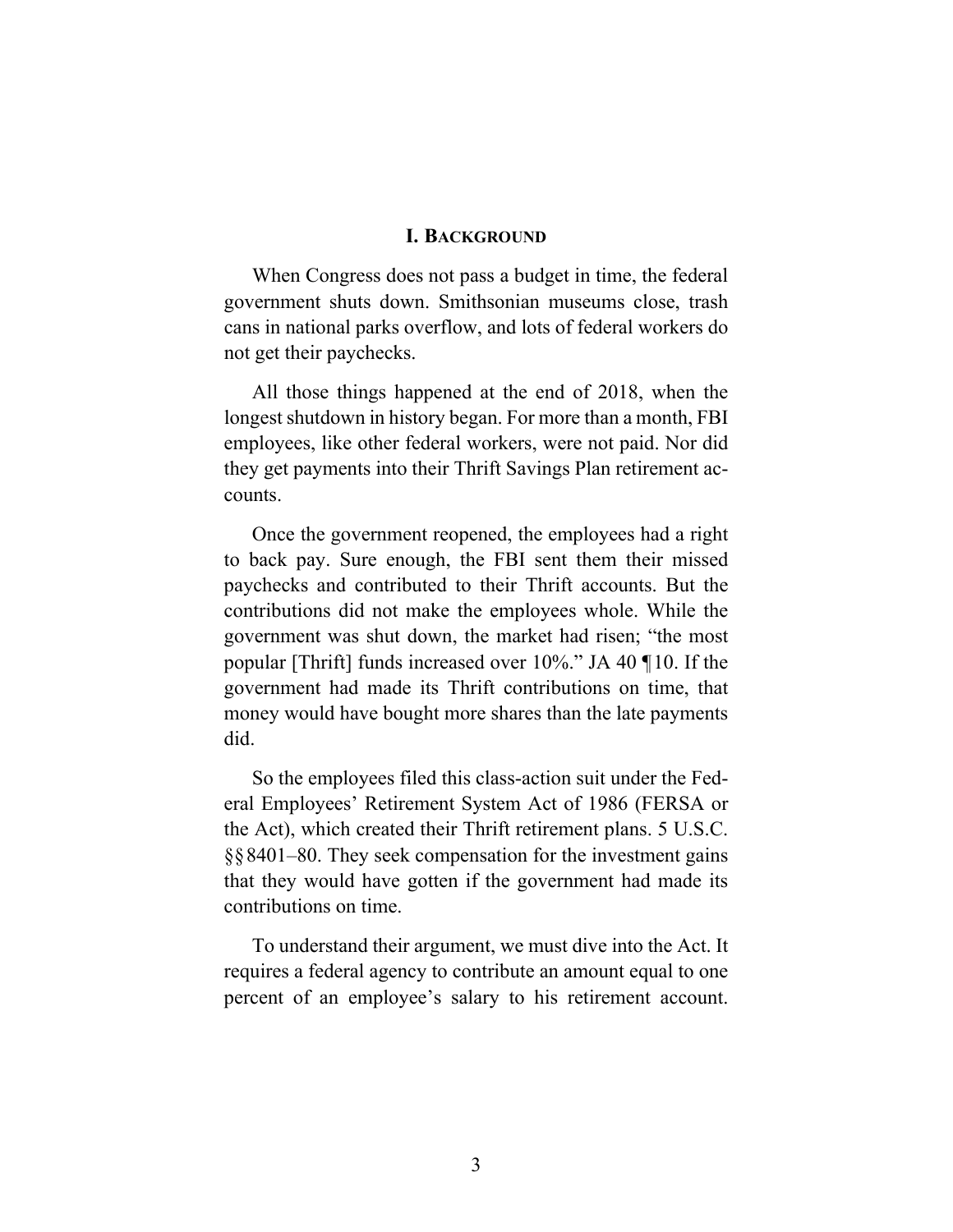5 U.S.C.  $§8432(c)(1)(A)$ . Plus, the employee may choose to contribute more of his salary; if he does, the agency must match part of that contribution.  $\S 8432(a)$ , (c)(2).

Important here, the Act orders agencies to make their contributions "no later than 12 days after the end of the pay period." §8432(c)(1)(A); *accord* §8432(c)(2)(A). But the FBI did not make those payments for nearly a month.

Those provisions, the employees argue, give them an enforceable right to timely Thrift contributions. Plus, they say they can recover their losses by suing the government in federal court. In support, they point out that the Act lets "any participant or beneficiary" of a Thrift plan sue in federal court "to recover benefits." 5 U.S.C.  $\S 8477(e)(3)(C)(i)$ . That provision, they contend, waives the government's sovereign immunity for their claims, since this is a suit to "recover [the] benefit[]" of timely Thrift contributions. *Id.*

The government agrees that  $\S 8477(e)(3)(C)(i)$  waives sovereign immunity but disagrees about the scope of that waiver. It moved to dismiss, arguing that this suit falls outside the waiver. It frames this case as an effort to recover consequential damages from the government's late payment, arguing that such damages are not a "benefit" within the waiver.

The District Court agreed with the employees and refused to dismiss. But it certified this issue for interlocutory appeal, which we have jurisdiction to hear under 28 U.S.C. §1292(b). We review the District Court's reading of the statute de novo. *United States v. Hodge*, 948 F.3d 160, 162 (3d Cir. 2020).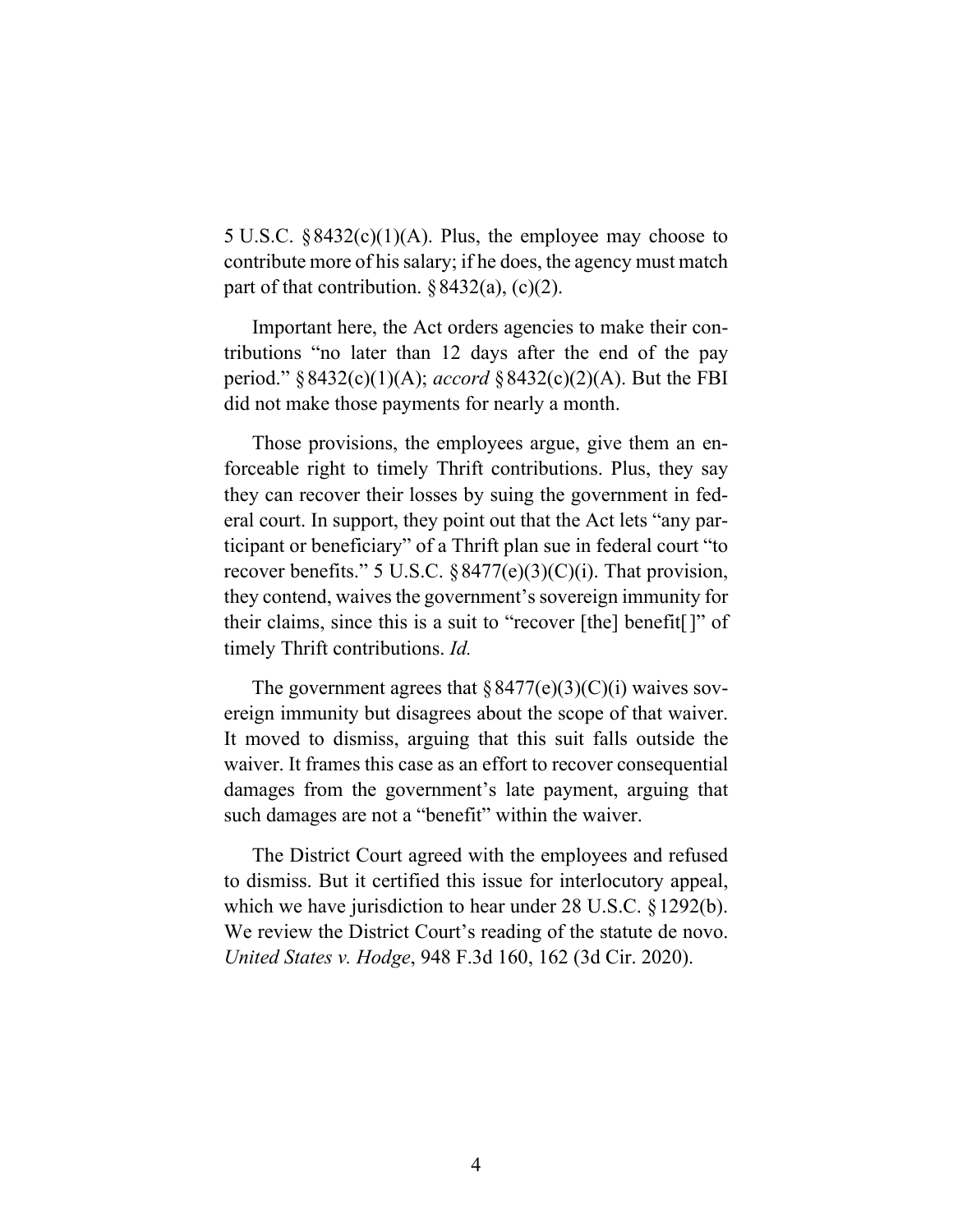### **II. SOVEREIGN IMMUNITY BARS THE EMPLOYEES' CLAIMS**

To unlock the courthouse door and sue the federal government, a plaintiff needs two keys. He must have a cause of action so he can "invoke the power of the courts" to remedy his injury. *Davis v. Passman*, 442 U.S. 228, 239 (1979). And Congress must have waived sovereign immunity for the specific remedy he seeks. *Lane v. Pena*, 518 U.S. 187, 197 (1996); *see, e.g.*, *FAA v. Cooper*, 566 U.S. 284, 299 (2012) (finding that waiver for "actual damages" did not allow recovery for emotional harm).

Here, everyone agrees that §8477 both provides a cause of action and waives immunity for suits to "recover benefits" under the Thrift Savings Plan. The only issue is whether the employees' suit seeks to "recover benefits."

It does not. The Act's text and structure show that lost earnings on late Thrift contributions are not benefits. And even if the waiver were ambiguous, we would read it narrowly, in favor of the government.

# **A. The text's plain meaning supports the government**

Start with the Act. Three provisions are on point. The first requires the agency to make automatic Thrift contributions within twelve days:

> At the time prescribed by the Executive Director, but no later than 12 days after the end of the pay period …, the employing agency shall contribute to the Thrift Savings Fund for the benefit of [the] employee….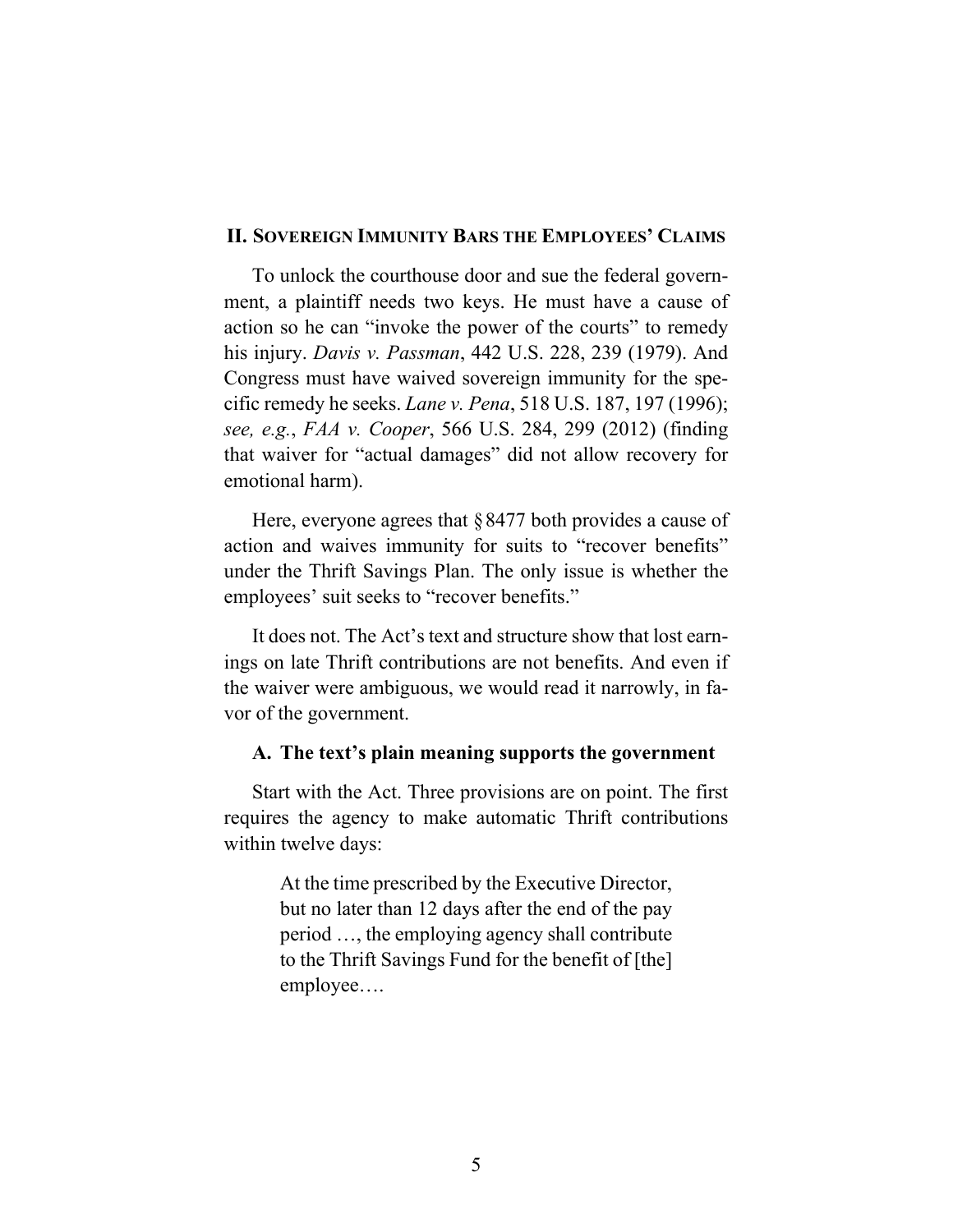5 U.S.C. §8432(c)(1)(A). A second provision requires the agency to make matching contributions within twelve days:

> [T]he employing agency … shall make a [matching] contribution to the Thrift Savings Fund for the benefit of [the] employee.… The employing agency's contribution shall be made … no later than 12 days after the end of each such pay period.

 $§8432(c)(2)(A)$ . And a third provision lets employees sue to "recover benefits":

> A civil action may be brought in the district courts of the United States … (C) by any participant or beneficiary … (i) to recover benefits of such participant or beneficiary under the provisions of subchapter III of this chapter, to enforce any right of such participant or beneficiary under such provisions, or to clarify any such right to future benefits under such provisions.

# $§ 8477(e)(3).$

Take  $\S 8477(e)(3)$  first. This is a suit brought by plan "participant[s]." And because the right to Thrift contributions falls within "subchapter III," the employees are suing "under [its] provisions." Thus, the only issue is whether this is a suit to "recover benefits." It is not.

A "benefit" is "[t]hat which a person is entitled to in the way of pecuniary assistance." *Benefit* (def. 4d), *Oxford English Dictionary* (2d ed. 1989). In employment, it typically includes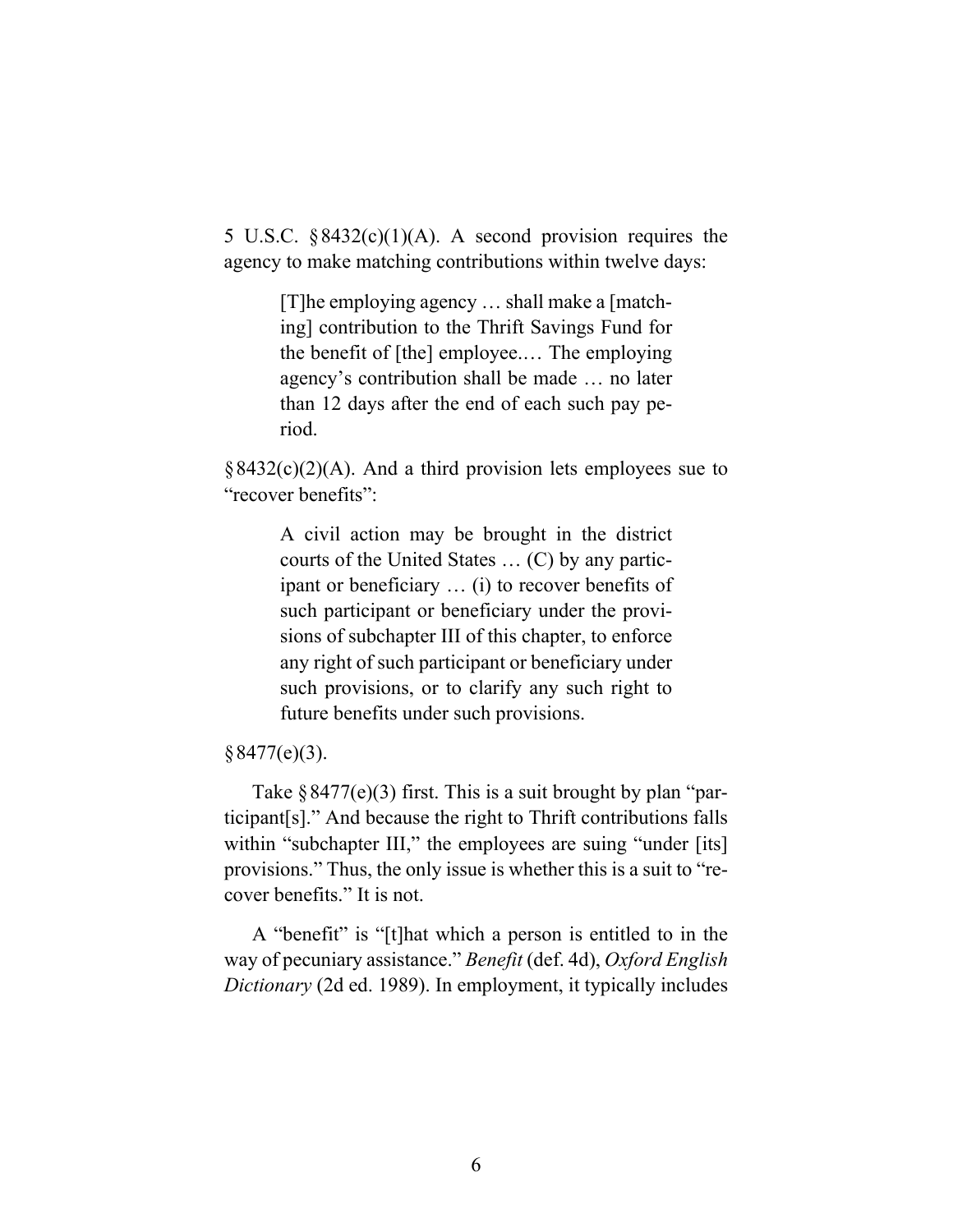perks like life and health insurance, paid vacation days, and pensions. *See, e.g.*, 29 U.S.C. §2611(5). Thus, here it most naturally refers only to the agency's Thrift contribution, not damages flowing from a late contribution.

The employees ask us to include the value of *timely* contributions as well. But that reading does not square with the text. Both  $§8432(c)(1)(A)$  and  $(c)(2)(A)$  use the word "benefit" to refer to the agency's *contribution*, not its timeliness. The former paragraph phrases the timing requirement as a limit on the Executive Director's power to set the payment time, not as a benefit.  $§ 8432(c)(1)(A)$ . And the latter paragraph lists the contribution requirement in the first sentence and the twelve-day timing requirement after it in a separate sentence.  $§ 8432(c)(2)(A).$ 

In other words, the concrete benefit due is a percentage of salary, not the returns on that money. The verb phrase obligating the agency is "shall contribute" or "shall … ma[k]e."  $§8432(c)(1)(A), (c)(2)(A).$  The direct object of that verb phrase, the thing to be contributed, is the "contribution," defined as a specified percentage of the employee's salary. §8432(c)(2); *accord* §8432(c)(1)(A). That is how much the agency must pay "for the benefit of [the] employee."  $§ 8432(c)(1)(A), (c)(2)(A)$ . The twelve-day timing requirement is not the object of the verb phrase. Rather, it is a phrase or sentence that functions like an adverb, specifying not *what* the agency must contribute but *when*.

Plus, under  $\S 8477(e)(3)$ , the "benefit ]" must be the thing that the suit "recover[s]." Put another way, the market growth on Thrift funds would have to be a statutory "benefit." But that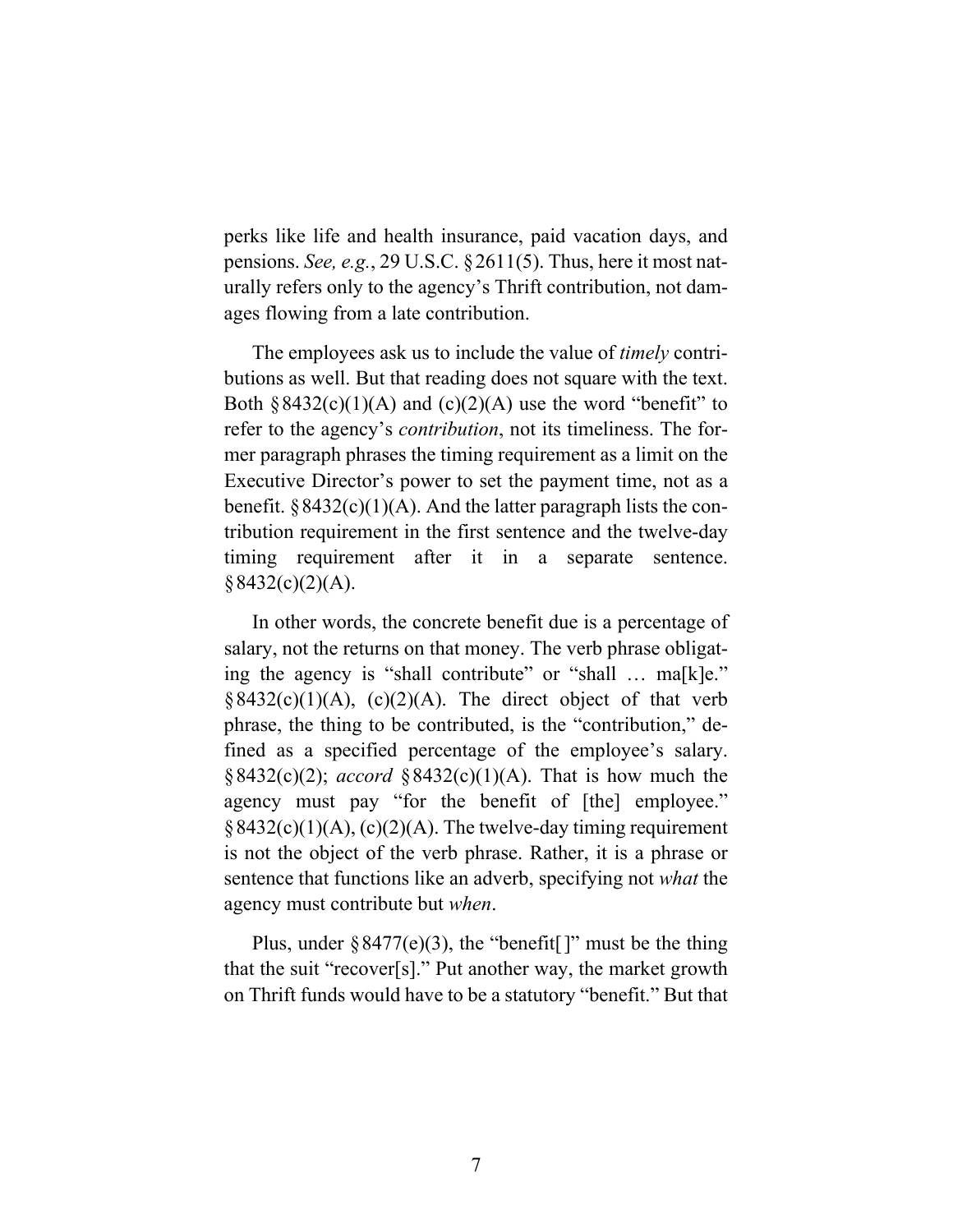would mean that if the market falls, the employee would be entitled to a *smaller* late payment than if it had been paid on time. So in a bear market, the government could save money by delaying its contributions. That cannot be right.

The twelve-day limit still means something. It sets an enforceable deadline for contributing. If the agency delays beyond that, employees may sue after that to force it to contribute.

#### **B. The statutory scheme also favors the government**

Confirming our reading of the text, the Act's meaning "becomes even more apparent when viewed in the broader statutory context." *Babcock v. Kijakazi*, 142 S. Ct. 641, 645 (2022) (internal quotation marks omitted). Congress authorized a remedial scheme to let employees recover *some* lost earnings on Thrift contributions, so long as those are "lost earnings resulting from [agency] errors (including errors of omission)." 5 U.S.C. §8432a(a)(1). A regulation implementing that section excludes "an act or omission caused by events that are beyond the control of the [Thrift Investment] Board, the [Thrift] Record Keeper, or the participant's employing agency." 5 C.F.R. §1605.1(b)(iii). The government shutdown stemmed not from an agency error, but from events "beyond the [agencies'] control." *Id.* Congress chose not to authorize remedies for Thrift lost earnings due to those events. We must respect that choice.

# **C. We construe waivers of sovereign immunity narrowly**

The text, structure, and context suffice to resolve this case. But if any ambiguity remained, we would resolve it for the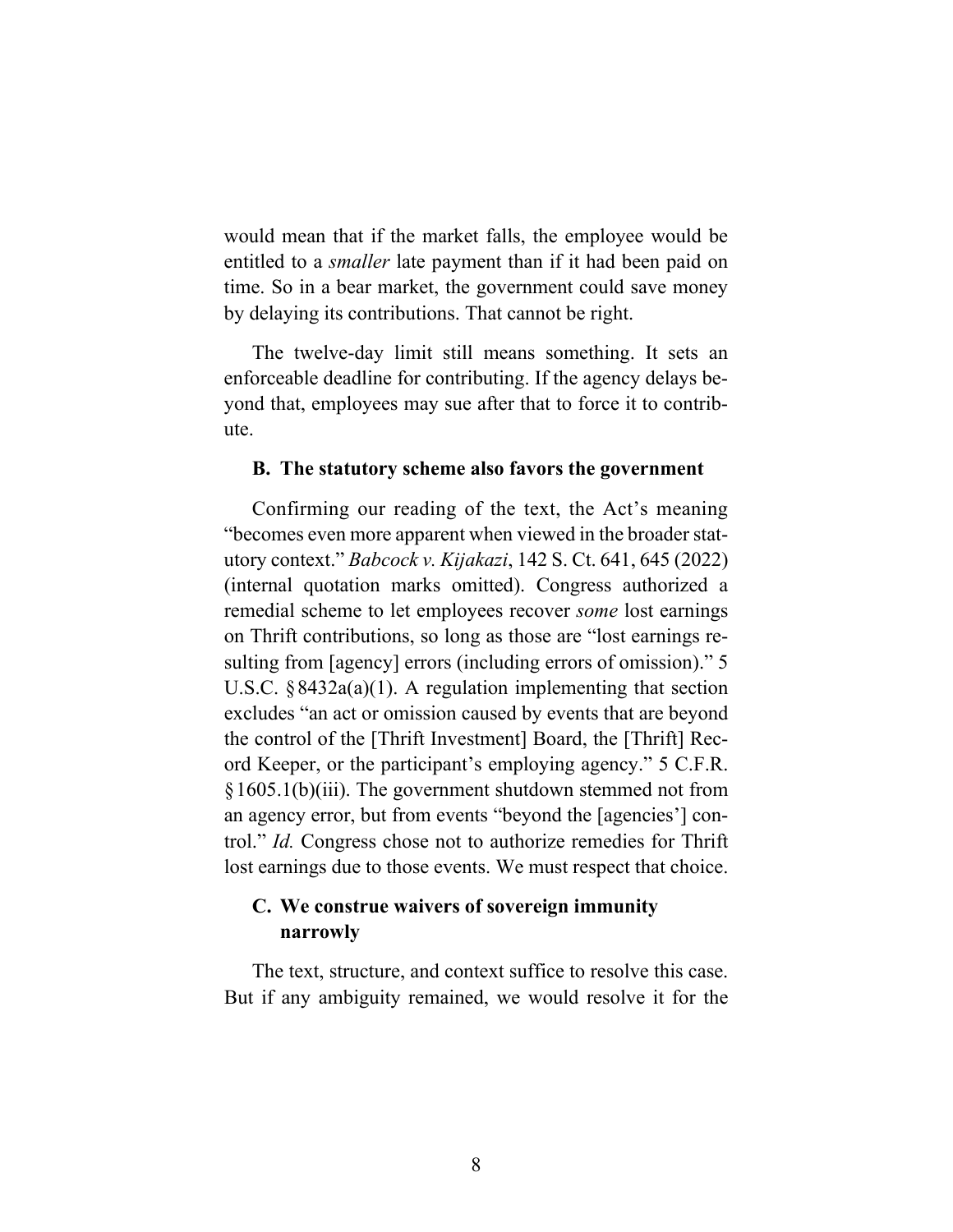government. To waive sovereign immunity, a statute must say so "clearly." *FAA v. Cooper*, 566 U.S. at 291. "[I]f there is a plausible interpretation of the statute that would not authorize money damages against the Government," we should read the statute in "favor of immunity." *Id.* at 290–91. That clearstatement rule guards against unintentional waivers. And it ensures that elected officials, not judges, choose when to open the public purse.

The employees reply that §8477(e)(3) *does* clearly waive immunity. Any ambiguity is limited to the provisions conferring the benefits and whether they create a right to timely contributions. So they ask us to apply not the clear-statement rule but a "demonstrably lower" standard, borrowed from the Tucker Act. *United States v. White Mt. Apache Tribe*, 537 U.S. 465, 472 (2003). Under the Tucker Act, we ask only whether a statute "can fairly be interpreted as mandating compensation … for the damage sustained." *Id.* (internal quotation marks omitted).

But that Tucker Act case law does not apply here. When a statute has its own remedies, plaintiffs "cannot rely on [the Tucker Act's] fair[-]interpretation test, and instead must stick to the money[-]mandating statute's *own* text." *Me. Cmty. Health Options v. United States*, 140 S. Ct. 1308, 1330 (2020) (internal quotation marks omitted); *accord United States v. Bormes*, 568 U.S. 6, 11–16 (2012). Here, the Act authorizes its own remedy by creating a cause of action in  $\S 8477(e)(3)$ ; the only question is its scope. And as we have explained, the Act's text, its structure, and the clear-statement rule all bar suits for lost earnings here.